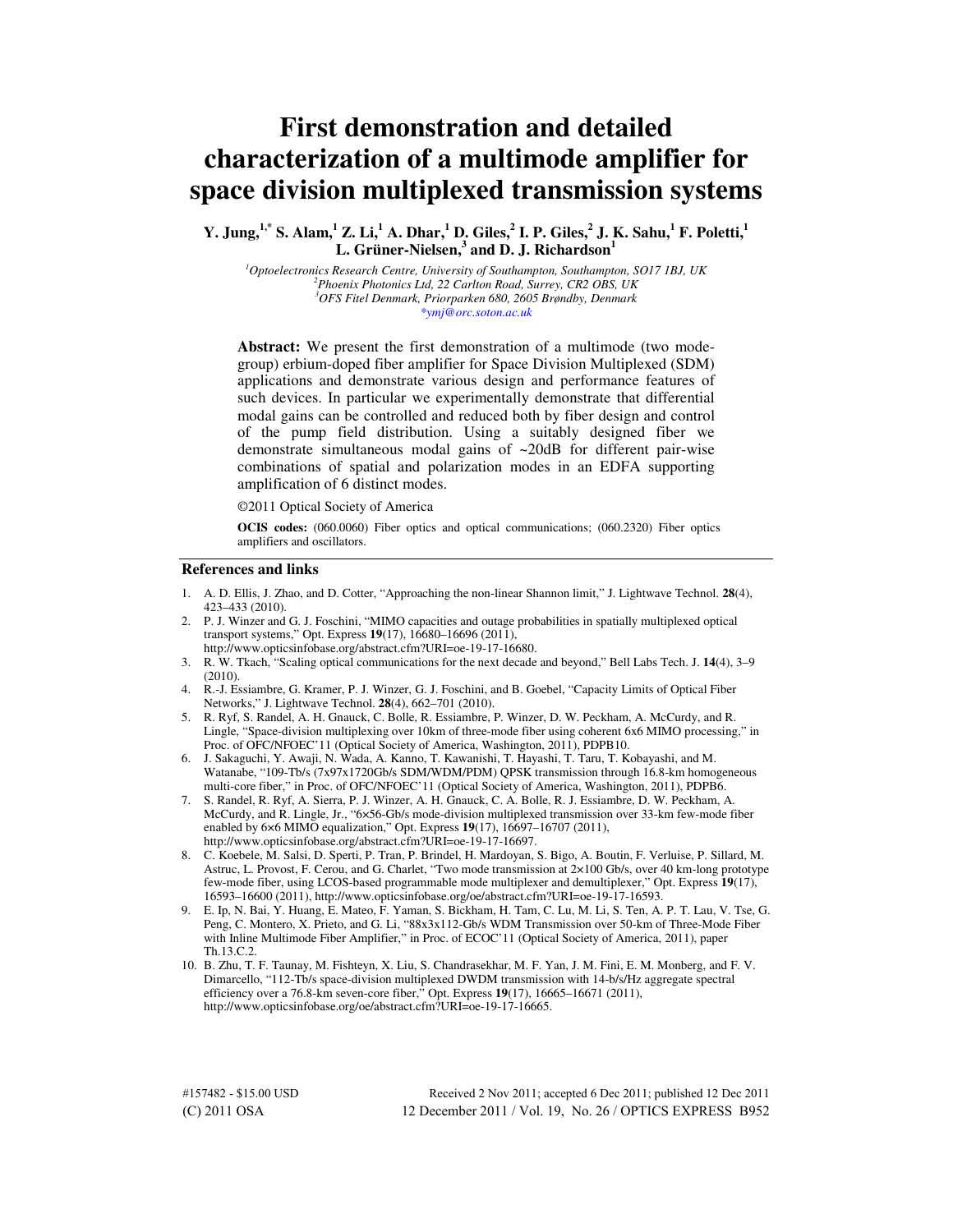- 11. A. Al Amin, A. Li, S. Chen, X. Chen, G. Gao, and W. Shieh, "Dual-LP<sub>11</sub> mode 4×4 MIMO-OFDM transmission over a two-mode fiber," Opt. Express **19**(17), 16672–16679 (2011), http://www.opticsinfobase.org/oe/abstract.cfm?URI=oe-19-17-16672.
- 12. A. Al Amin, A. Li, X. Chen, and W. Shieh, "LP01/LP11 dual-mode and dual-polarisation CO-OFDM transmission on two-mode fibre," Electron. Lett. **47**(10), 606–608 (2011).
- 13. P. M. Krummrich, "Optical amplification and optical filter based signal processing for cost and energy efficient spatial multiplexing," Opt. Express **19**(17), 16636–16652 (2011), http://www.opticsinfobase.org/oe/abstract.cfm?URI=oe-19-17-16636.
- 14. K. S. Abedin, T. F. Taunay, M. Fishteyn, M. F. Yan, B. Zhu, J. M. Fini, E. M. Monberg, F. V. Dimarcello, and P. W. Wisk, "Amplification and noise properties of an erbium-doped multicore fiber amplifier," Opt. Express **19**(17), 16715–16721 (2011), http://www.opticsinfobase.org/oe/abstract.cfm?URI=oe-19-17-16715.
- 15. N. Bai, E. Ip, T. Wang, and G. Li, "Multimode fiber amplifier with tunable modal gain using a reconfigurable multimode pump," Opt. Express **19**(17), 16601–16611 (2011), http://www.opticsinfobase.org/abstract.cfm?URI=oe-19-17-16601.
- 16. Y. Jung, S. Alam, Z. Li, A. Dhar, D. Giles, I. Giles, J. Sahu, L. Gruner-Nielsen, F. Poletti, and D. J. Richardson, "First demonstration of multimode amplifier for spatial division multiplexed transmission systems," in Proc. of ECOC'11, (Optical Society of America, 2011), paper Th.13.K.4.
- 17. R. C. Youngquist, J. L. Brooks, and H. J. Shaw, "Two-mode fiber modal coupler," Opt. Lett. **9**(5), 177–179 (1984).
- 18. J. N. Blake, B. Y. Kim, and H. J. Shaw, "Fiber-optic modal coupler using periodic microbending," Opt. Lett. **11**(3), 177–179 (1986).

#### **1. Introduction**

The exponential growth of internet traffic  $[1-4]$  requires improvements in the existing backbone network technology to increase drastically its transmission capacity. It is envisaged that the information carrying capacity of single-core, single-mode fiber is reaching its fundamental limits and radically new fiber designs and network architectures may soon be needed. To address this issue, space division multiplexing (SDM) schemes employing either multi-core fibers (MCFs) or multi-mode fibers (MMFs) have been recently proposed and successfully demonstrated in single-span unamplified systems [5–12]. SDM in principle allows upscaling of the capacity per fiber by a factor proportional to the number of cores or modes. However, operation of such schemes in existing long haul networks requires the development of suitable high performance in-line optical amplifiers [13]. Recently a multicore erbium doped fiber (MC-EDF) amplifier has been demonstrated with 4dB of gain variation between the cores at a net signal gain of 25dB [14].

Use of MMF is another attractive option, where each guided mode can in principle be used as an independent information channel. Neng et al. [15] has recently studied numerically the performance of a two-moded amplifier based on a uniformly doped step-index EDF. They have shown that controlling the modal shape of the pump provides a means of tailoring the overall inter-modal gain. We very recently reported the demonstration of a multimode fiber amplifier for use in SDM systems [16]. In these first experiments we demonstrated the simultaneous amplification of two signals propagating on two separate modes of different order and with orthogonal polarization (namely the  $LP_{01}^{\text{N}}$  and  $LP_{11a}^{\text{N}}$  modes). Gains of > 22dB were obtained for both modes using a fiber with an optimized refractive index/erbium ion distribution profile and suitable pump profile [16]. However, in order to exploit the full potential of such an amplifier it is essential to be able to simultaneously amplify signals in all spatial and polarization modes supported by the amplifier, i.e. 6 modes altogether in our particular fiber (which supported two transverse mode groups). In this paper, as well as summarizing the initial key results presented in the original postdeadline submission, we also report subsequent experiments demonstrating the simultaneous amplification of  $LP^{x}_{11a}$  and  $LP_{11b}^y$  (different polarization, different high-order transverse mode), as well as  $LP_{01}^x$  and LP<sup>x</sup><sub>11a</sub> (same polarization, different transverse mode group), achieving similar gains and differential modal gains for these different pairwise combinations of modes. Our results highlight the potential for simultaneously achieving well matched gains for all 6 guided modes through fiber design and suitable pump excitation.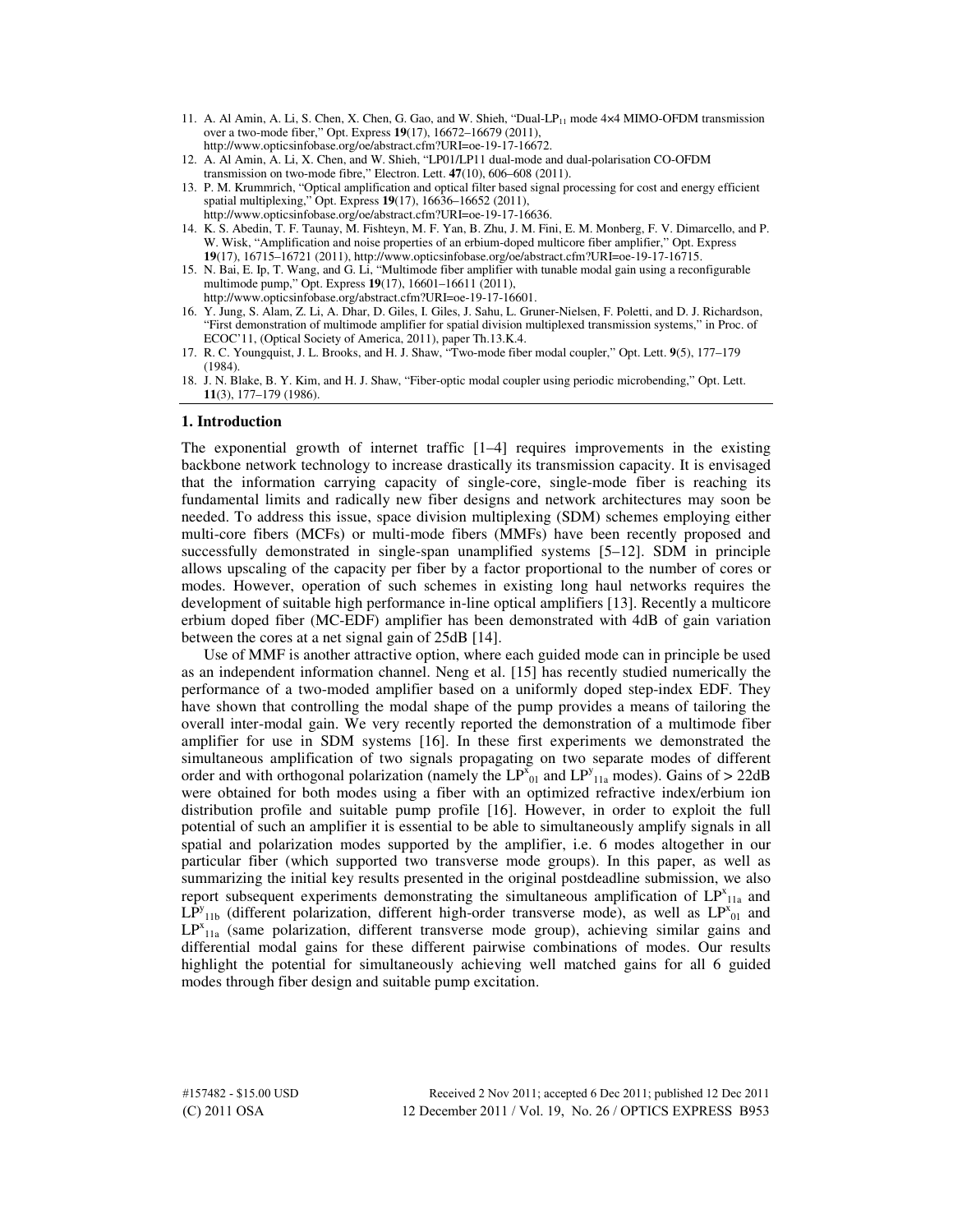## **2. Experimental results**

The experimental setup of the MM-EDFA, configured to assess the amplification performance of modes of different polarization and different transverse mode group, is shown in Fig. 1(a).



Fig. 1. (a) Experimental layout to characterize MM-EDFA. LD: Laser Diode, PMF: Polarization Maintaining Fiber, MS: Mode Stripper (LP<sub>11</sub>), TMF: Two Moded Fiber, LPG: Long Period Grating, HWP: Half Wave Plate, PBS: Polarization Beam Splitter, PC: Polarization Controller, DM: Dichroic Mirror, TM-EDF: Two Moded Erbium Doped Fiber; (b) Typical transmission curve of the mechanical LPG.

The seed comprised a fixed wavelength DFB diode laser at 1558.9nm (input 1) and an external cavity laser (ECL) tunable across the C-band (input 2). The single-mode, single polarized output of the DFB and the ECL were spliced to passive multimode optical fibers. For simplicity we used a fiber with a core diameter of 19.7µm and a numerical aperture (NA) of 0.12 which effectively guides only two transverse mode groups, namely the  $LP_{01}$  and  $LP_{11}$ mode groups (comprising 6 distinct modes including all degeneracies and polarizations). A mechanical long period grating (LPG) was applied to the two moded fiber (TMF) spliced to the end of the DFB pigtail to convert input light in the  $LP_{01}$  to the  $LP_{11a}$  mode [17,18]. A typical transmission curve of the mechanical LPG is shown in Fig. 1(b) showing that strong mode conversion to the  $LP_{11}$  mode was achieved with an extinction ratio of 30dB when a single polarization  $LP_{01}$  mode at 1559nm was coupled into the TMF. For ease of demultiplexing the modes at the amplifier output, we first considered only the y-polarized LP<sub>01</sub> mode (i.e. LP<sup>y</sup><sub>01</sub>) and the LP<sub>11a</sub> mode along the x-polarization, i.e. LP<sup>x</sup><sub>11a</sub>. The LP<sup>y</sup><sub>01</sub> mode from the ECL and LP<sup>x</sup><sub>11a</sub> from the DFB are polarization multiplexed using a polarization beam splitter (PBS) and coupled into a second length of passive TMF. The launch end of the TMF was flat cleaved to enable clean excitation of the fiber modes (this has the slight downside that it leads to an increased build-up of amplified spontaneous emission (ASE) at the amplifier output at low input signal powers). The output of the input length of passive TMF was analyzed to assess the degradation in polarization extinction ratio (PER) between the two orthogonal modes as well as any mode cross-coupling during the free space launch. A PER in excess of 20dB was measured for both the modes, which is sufficient for amplification and polarization demultiplexing of the two orthogonal signal modes at the output of the amplifier. The passive fiber was then spliced directly to a 5m length of either of two mode-matched  $Er<sup>3+</sup>$ -doped active fibers each exhibiting different fiber refractive index profiles (FRIPs), namely Fiber #1 and Fiber #2, as shown in Fig. 2(a) and Fig. 2(b) respectively. Note that the distribution of erbium in the fiber perform was measured by secondary mass ion spectroscopy (SIMS) which show that the  $Er<sup>3+</sup>$ -doping profile closely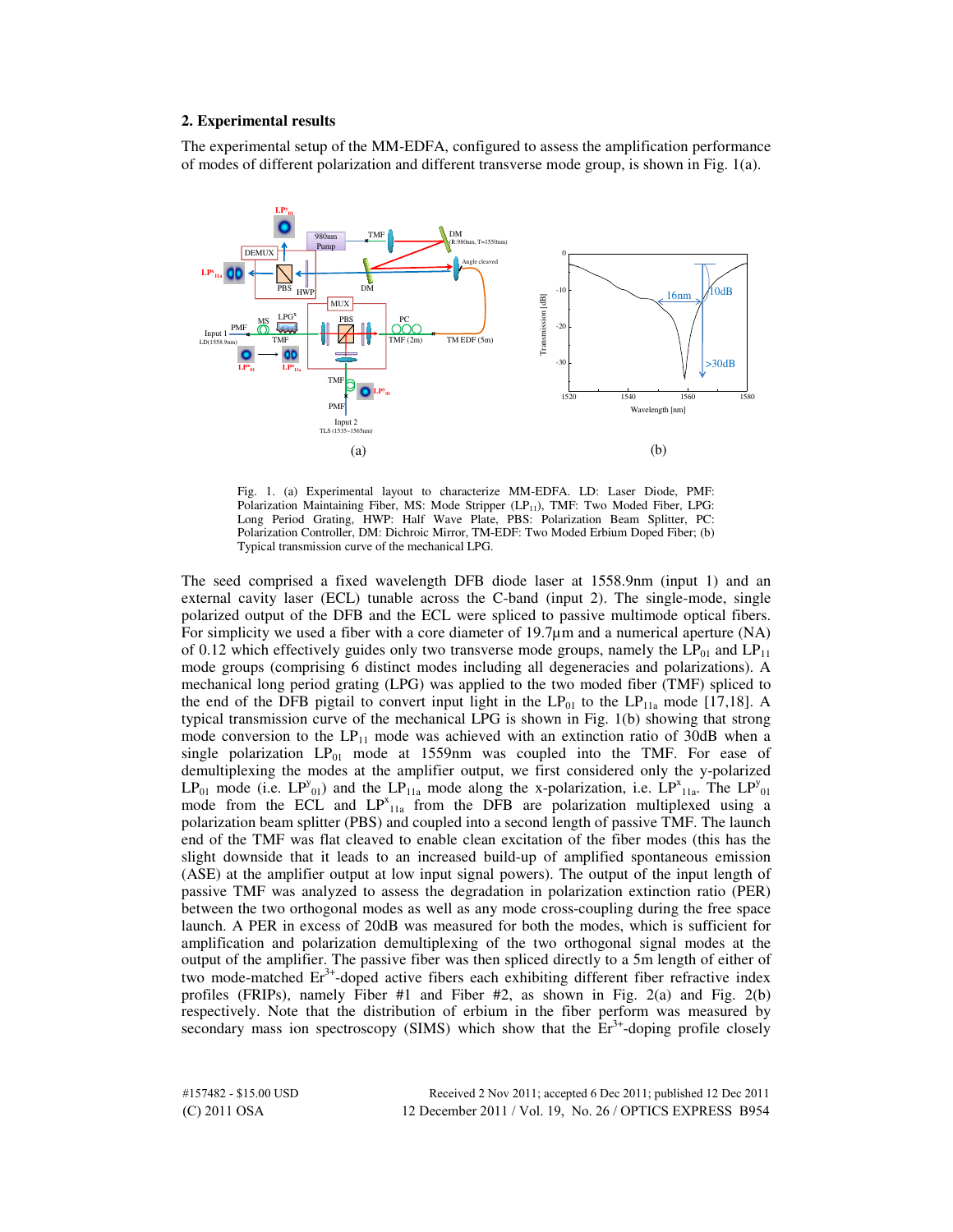follows the refractive index profiles of the active fibers. A 980nm fiber pigtailed diode laser was used to pump the active fibers and was free-space coupled into the MM-EDFA using a dichroic mirror. The free ends of the active fibers were angle-cleaved to suppress Fresnel reflection. A second PBS was used at the output of the amplifier to separate the two orthogonal polarization modes.



Fig. 2. (a, b) FRIP and calculated mode profiles supported by the two fabricated active fibers, (c, d) pump mode profiles coupled into the respective doped fibers for center and offset launch, (e, f) gain vs wavelength for  $LP_{01}^{\nu}$  and  $LP_{11}^{\nu}$  modes for center and offset launch.

The amplified output powers of the  $LP_{01}^y$  and  $LP_{11a}^x$  modes, shown in Figs. 2(e) and 2(f), critically depend on the pump modes. For the centered launch condition which promotes the excitation of the symmetric pump modes (Fig. 2(c) and Fig. 2(d)), the measured gain of the  $LP_{01}^y$  mode for Fiber #1 (Fig. 2(a)) was found to be substantially higher (>15dB) than the  $LP_{11a}^x$  mode due to better spatial overlap with the pump modes as well as the  $Er^{3+}$ -dopant distribution. For the offset launch the asymmetric pump modes dominate over the symmetric ones and the differential gain between the two modes was measured to be around 10dB. However this comes at the expense of lower average output power due to the reduced pump coupling efficiency. Fiber #2 was designed to have a higher  $Er<sup>3+</sup>$ - density at the edges of the refractive index profile in order to achieve reduced pump field sensitivity for the modal gains. For the centered launch condition the gain difference between the  $LP_{01}^{\nu}$  and  $LP_{11a}^{\nu}$  mode was measured to be ~6dB for an input signal power of −10dBm. This could be brought down to less than 1 dB with the optimum offset launch shown in Fig. 2(f). Those results show that the differential gain between the two signal modes can be managed by controlling either the relative strength of the pump modes as indicated in Ref [15], or the  $Er<sup>3+</sup>$ -doping distribution, or both. Large scale gain differentials between the modes can be addressed by manipulating the FRIP whilst fine tuning can be achieved by controlling the strength of the individual pump modes. Figures  $2(e)$  and  $2(f)$  also highlights that a relatively flat gain profile with a maximum gain variation of 3dB across the full C-band was achieved for the LP<sub>01</sub> mode. The CCD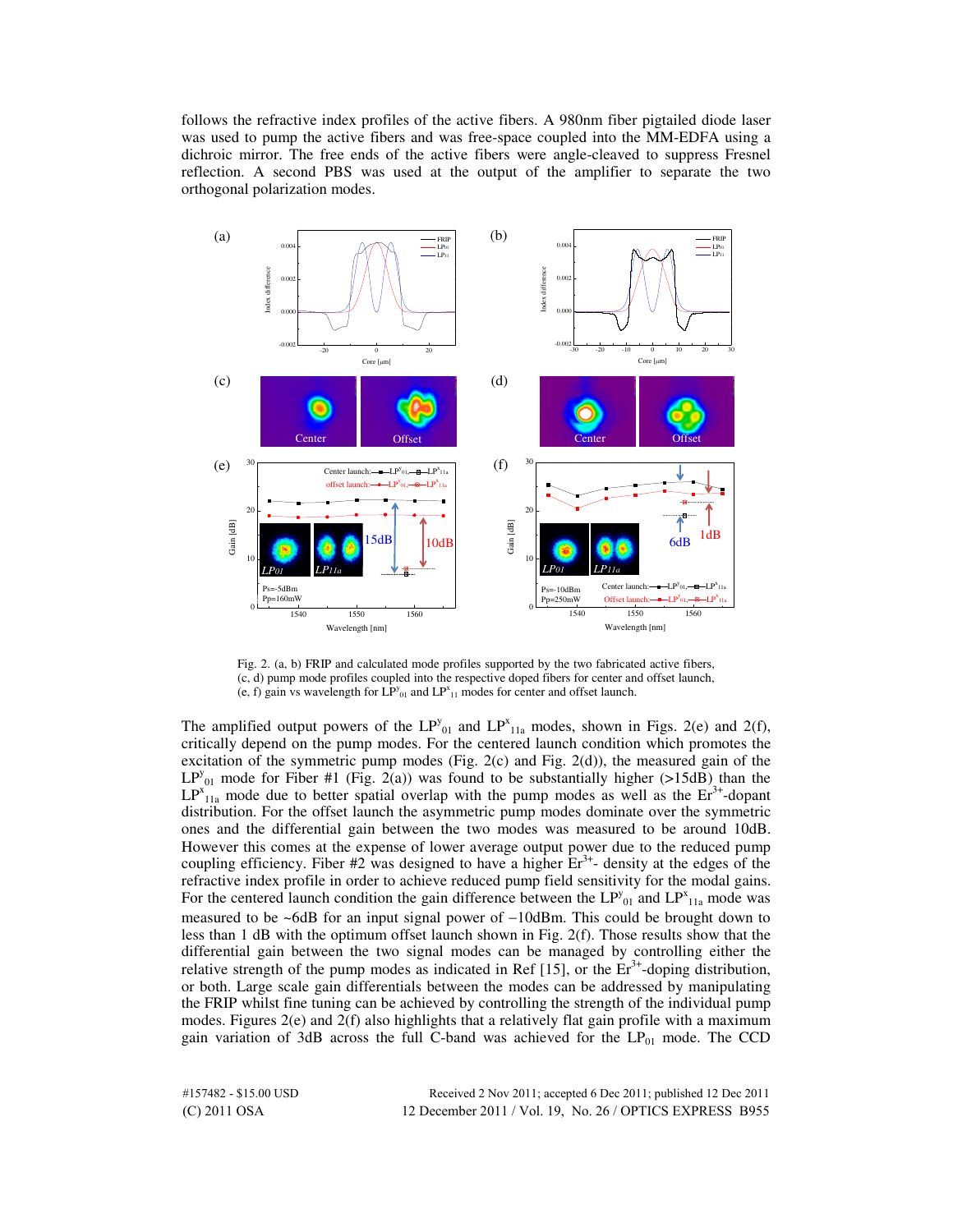images of the output beam confirm that the modal integrity of the signals is well preserved through the amplification process.. A maximum signal output power of  $\sim 80$ mW was measured for both fiber types for a center launched pump power of 200mW, corresponding to an optical-to-optical conversion efficiency of  $\sim$ 32%. The output power dropped to 60mW for offaxis pump launching due to the reduction in coupled pump power. Since Fiber #2 provides a lower differential gain between the two modes, we focused our attention on just this fiber in the more detailed investigation of the MM-EDFA that follows.

In our next set of experiments we investigated the simultaneous amplification of the orthogonal polarization modes of the  $LP_{11}$  mode group namely  $LP_{11a}^x$  and  $LP_{11b}^y$  modes. A second mechanical LPG was introduced in the input 2 arm and the fixed wavelength DFB diode laser of input 1 replaced with another ECL to allow wavelength tuning for both modes. The asymmetrical deformation induced by the mechanical LPG grating can be used to selectively excite one of the spatial modes  $(LP_{11a}, LP_{11b})$  of the second-order mode. The xpolarized fundamental mode  $(LP^{x}_{01})$  can couple to the second-order  $LP^{x}_{11a}$  mode when the asymmetrical deformation occurs in the vertical direction (LPG<sup>x</sup>) and  $LP^{y}_{01}$  can couple to  $LP_{11b}^y$  with the deformation applied in the horizontal direction (LPG<sup>y</sup>). The LP<sup>x</sup><sub>11a</sub> mode from input 1 and  $LP_{11b}^y$  from input 2 were polarization multiplexed and coupled into a second length of passive TMF. The passive fiber was then spliced directly to a 3m length of Fiber #2. As shown in the CCD images in Fig. 3(a), two spatial modes of the second-order mode  $\text{LP}^{\text{x}}_{11a}$ and  $LP_{11b}^y$  can be cleanly demultiplexed at the output of the TM-EDF. The gains for both LP<sup>x</sup><sub>11a</sub> and LP<sup>y</sup><sub>11b</sub> were measured to be ~20dB for an input signal power of -10dBm and a launched pump power of  $\sim 200$ mW. Offset pump launch condition was applied to maximize the gain for the  $LP_{11}$  modes. Both modes experienced gain reduction with an increase in input signal powers. The CCD images of the two modes are well defined at high signal input powers however the quality of the images degraded with decreasing input signal power due to the increasing dominance of unpolarized ASE light the various transverse modes and which appears in both arms after the PBS. As shown in Fig. 1(b), the response of the LPG is wavelength sensitive and this limited the tuning range over which reliable modal gain measurements could be made to around  $\sim$ 10nm. Figure 3(b) shows the gain plots for both the modes as a function of operating wavelength for fixed signal input power of −10 dBm. Both modes experienced greater than 20dB gain across the tuning band with similar gain profiles.



Fig. 3. Gain for  $LP^{x}_{11a}$  and  $LP^{y}_{11b}$  modes as a function of (a) input signal power and (b) wavelength for offset pump launch condition.

We have also studied the modal amplification of the two transverse mode groups along the same polarization axis i.e.  $LP_{01}^x$  and  $LP_{11a}^x$  modes. In this case we replaced the polarization beam splitter (PBS) with a polarization insensitive beam splitter (BS) at the input end of the